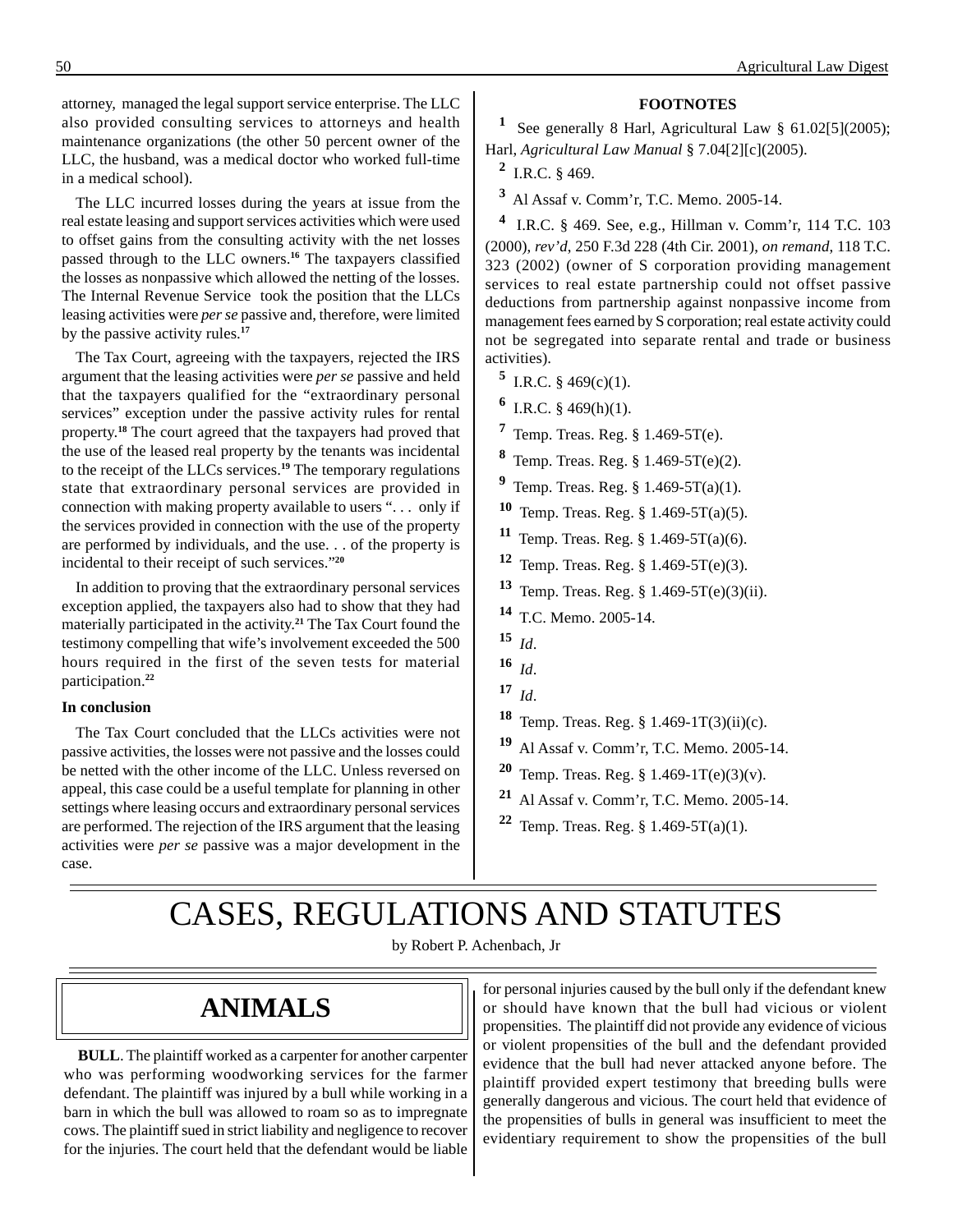involved in the injury. summary judgment for the defendant was upheld. **Bard v. Jahnke, 2005 N.Y. App. Div. LEXIS 2668 (N.Y. S. Ct. 2005)**.

**HORSES**. The plaintiff, a minor, was injured while taking horse riding lessons at the defendant's stables. The plaintiff and a parent had filled out three releases before the plaintiff took the first lesson. The plaintiff filed a negligence suit and the defendant sought a summary judgment, arguing that the releases and the Wisconsin equine immunity statute, Wis. Stat. § 895-481, prevented the negligence claim. The trial court granted summary judgment to the defendant based on the releases and immunity statute. The plaintiff argued that an exception to the equine immunity statute applied because the defendant failed to safely manage the plaintiff's horse based on the inexperience of the plaintiff. The plaintiff offered the affidavit of another horse riding instructor that the lack of experience of the plaintiff required more control over the horse than was given by the defendant. The court held that the affidavit was sufficient evidence of a fact issue to deny summary judgment based on the equine immunity statute defense. The plaintiff also argued that the releases were void as against public policy. The court held that the releases were void because the releases were overbroad in the scope of activities covered, the persons released from liability, and the persons covered by the releases. **Mettler v. Nellis, 2005 Wisc. App. LEXIS 248 (Wis. Ct. App. 2005)**.

### **BANKRUPTCY**

#### **FEDERAL TAXATION**

**DISCHARGE**. The debtor filed for Chapter 7 and received a discharge. After the discharge, the IRS audited the 1987 tax return of a corporation owned by the debtor and liquidated in 1988. The IRS determined that the corporation owed taxes for 1987 and that the debtor was personally responsible for those taxes because the corporation made distributions of property to the debtor in 1987. The debtor argued that the debtor's transferee liability for the corporation's taxes was not a tax; therefore, the liability was discharged in the Chapter 7 case. The court held that I.R.C. § 6901(a) provided for collection of transferee liability in the same manner as collection of a tax liability; therefore, the debtor's transferee liability was in the nature of a tax and was not discharged in the Chapter 7 case. **In re McKowen, 2005-1 U.S. Tax Cas. (CCH) ¶ 50,242 (10th Cir. 2004),** *aff'g***, 263 B.R. 618 (D. Colo. 2001)**.

The debtor failed to timely file and pay taxes for 1992 through 1996 and the IRS constructed substitute returns for making an assessment of the taxes, interest and penalties due. The debtor filed the returns for those years in 1999 and the IRS abated some of the assessed taxes based on the filed returns. The debtor filed for Chapter 7 in February 2003 and sought a discharge of the 1992 through 1996 taxes. The IRS argued that the debtor's returns did not qualify as returns for purposes of Section 523(a)(1) because they were filed after substitute returns were constructed and the taxes assessed. The court held that the debtor's returns did qualify as returns because the IRS made use of the returns in abating some of the taxes. *In re* **Colsen, 2005-1 U.S. Tax Cas. (CCH) ¶ 50,240 (Bankr. 8th Cir. 2005),** *aff'g***, 2004-2 U.S. Tax Cas. (CCH) ¶ 50,304 (Bankr. N.D. Iowa 2004)**.

The debtor had failed to timely file income taxes for several years but eventually filed the returns for 1983 through 1990 in 1992. The IRS acknowledged receipt of all but the 1986 return. The debtor filed for Chapter 7 and received a discharge but the IRS argued that the 1986 taxes owed were not discharged because no return was filed. The debtor presented evidence of a signed and dated copy of the 1986 return which was also signed by the return preparer. The court held that the copy of the return and the fact that the return was filed with several other returns which were received moved the burden of proof to the IRS to show that it did not receive the return. Because the IRS filed to prove that the return was not filed, the court held that the 1986 taxes were discharged. The IRS also argued that the filing of the 1986 return six years after it was due was not an "honest and reasonable attempt" to meet the filing requirements and should not be considered a return for purposes of Section 523(a)(B). The court held that, because the late returns were filed in order to enable the debtor to make offers in compromise, the returns served a valid good faith purpose and would be considered valid returns for purposes of the discharge of the taxes owed. *In re* **Payne, 2005-1 U.S. Tax Cas. (CCH) ¶ 50,226 (N.D. Ill. 2005),** *aff'g***, 2004-1 U.S. Tax Cas. (CCH) ¶ 50,210 (Bankr. N.D. Ill. 2004)**.

### **CONTRACTS**

**STATUTE OF FRAUDS.** The plaintiff approached the defendant bank for loans in order to obtain funds to purchase a partner's interest in land and cattle which were being auctioned. The plaintiff and bank were unable to execute a written loan agreement before the auction and the plaintiff obtained oral permission from a bank officer to purchase the cattle in expectation that the loan would be made. The plaintiff purchased all of the cattle but the bank failed to make the loan. The plaintiff sued for breach of contract, breach of the covenant of good faith and fair dealing, and fraud. The bank moved for summary judgment on the ground that the statute of frauds barred the plaintiff's claims. The plaintiff argued the doctrines of part performance, equitable estoppel and promissory estoppel prevented the bank from raising the statute of frauds as a defense. The court held that the doctrine of part performance did not apply because, although the plaintiff did perform the purchase of the cattle, the alleged oral agreement was not complete. The court noted that the amount of the loan and the interest rate were not set, the security was not identified, the repayment period was not identified and the default rights of the parties were not clear. The court also refused to apply the doctrines of promissory and equitable estoppel for the same reason. In addition, the court held that no breach of the implied covenant of good faith and fair dealing occurred because a complete agreement was not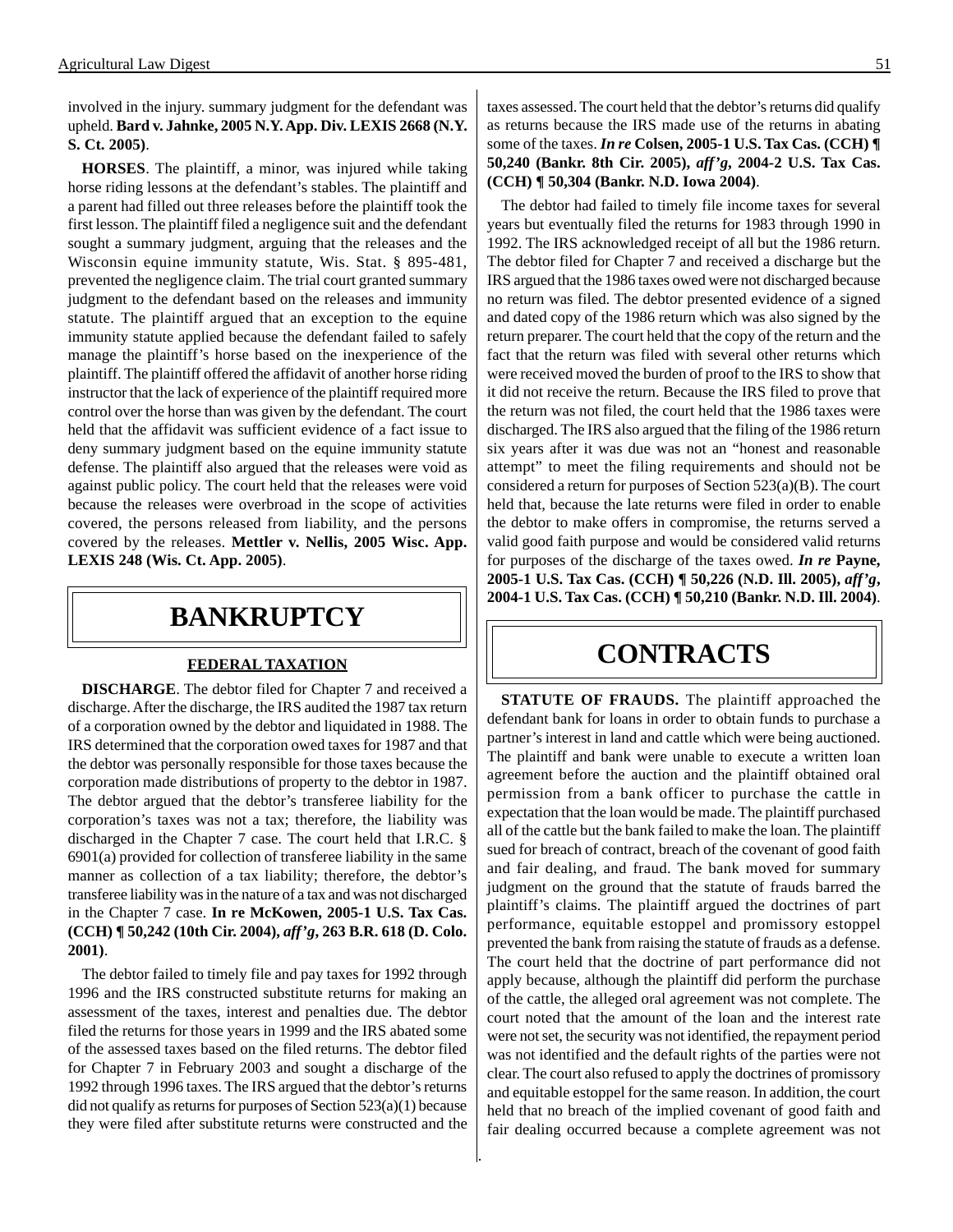reached. The court rejected the fraud claim because it found that the plaintiff knew that a promise to make a loan was unenforceable unless it was in writing. **Lettunich v. Key Bank, 2005 Ida. LEXIS 61 (Idaho 2005)**.

## **FEDERAL AGRICULTURAL PROGRAMS**

**BIOTERRORISM**. The APHIS has adopted as final regulations governing the possession, use, and transfer of biological agents and toxins that have been determined to have the potential to pose a severe threat to public health and safety, to animal health, to plant health, or to animal or plant products. **70 Fed. Reg. 13241 (March 18, 2005)**.

**CONSERVATION SECURITY PROGRAM.** The CCC has adopted as final regulations for administering the Conservation Security Program which provides financial and technical assistance to agricultural producers who, in accordance with certain requirements, conserve and improve the quality of soil, water, air, energy, plant and animal life, and support other conservation activities. **70 Fed. Reg. 15201 (March 25, 2005)**.

**DISASTER PROGRAMS**. The CCC has adopted as final regulations implementing portions of the Military Construction, Appropriations and Emergency Hurricane Supplemental Appropriations Act of 2005 to authorize crop-loss disaster assistance for producers who suffered 2003, 2004, or 2005 crop losses caused by damaging weather and related conditions. Also included under this rule is authority for disaster assistance specifically for producers in Virginia, and producers of fruit and vegetable crops located in North Carolina that suffered losses due to adverse weather and related conditions that occurred in 2003. **70 Fed. Reg. 15725 (March 29, 2005)**.

The CCC has adopted as final regulations implementing the 2003-2004 Livestock Assistance Program (LAP) as provided for by the Military Construction Appropriations and Emergency Hurricane Supplemental Appropriations Act of 2005. Under LAP, assistance will be available to livestock producers for either 2003 or 2004 grazing losses in a county that was designated as a primary disaster county by the President or the Secretary of Agriculture after January 1, 2003, for certain losses occurring through December 31, 2004. Assistance will be made available in the same manner as was provided under the 2002 LAP. **70 Fed. Reg. 16392 (March 31, 2005)**.

**FARM PROGRAMS**. The CCC has announced the extension, until October 31, 2005, of the period in which CCC will automatically reduce any Direct and Counter-Cyclical Payments to satisfy a producer's obligation to repay unearned 2003-crop advance counter-cyclical payments. Scheduled payments received during this period include 2004-crop final direct payments, 2004-crop advance counter-cyclical payments, and 2005-crop advance direct payments. **70 Fed. Reg. 13443 (March 21, 2005)**.

**KARNAL BUNT**. The APHIS has issued interim regulations adding areas in La Paz, Maricopa and Pinal Counties in Arizona and in Riverside County, CA to the list of regulated areas and removing areas in Maricopa and Pinal Counties in Arizona and Imperial County, CA from the list of regulated areas. **70 Fed. Reg. 15553 (March 28, 2005)**.

## **FEDERAL ESTATE AND GIFT TAXATION**

**TRANSFERS WITH RETAINED INTERESTS**. The decedent had obtained other residential rental property in exchange for the decedent's residence. The new property was transferred to a trust for the decedent's benefit which transferred the property to a family limited partnership. The decedent had transferred partnership interests to heirs before the decedent's death. The court held that the property was included in the decedent's estate because the court found that there existed an implied agreement that the decedent would receive all the income from the property and that the property remained as collateral for decedent's loan obligations. The court also held that the transfer to the partnership was not a bona fide sale for adequate and full consideration because the transfer was not made in good faith. The court held that the transfer was not made in good faith because (1) the decedent was not able to meet financial obligations after the transfer; (2) the partners did not meet the formalities of the partnership, such as by keeping separate partnership records; and (3) the decedent received only tax benefits from the transfer. **Estate of Bigelow v. Comm'r, T.C. Memo. 2005 65**.

**TRUSTS**. The IRS has issued a revenue procedure providing a safe harbor for any charitable remainder annuity trust (CRAT) or charitable remainder unitrust (CRUT) that is created by the grantor, if: (1) the grantor's surviving spouse has a right under state law to elect on the grantor's death to receive an elective, statutory share of the grantor's estate, and (2) such share could be satisfied in whole or in part from assets of the CRAT or CRUT in violation of I.R.C. §  $664(d)(1)(B)$  (in the case of a CRAT) and I.R.C. §  $664(d)(2)(B)$  (in the case of a CRUT). The statutes provide that no amount other than the annuity payments or the unitrust payments may be paid to or for the use of any person other than a charitable organization. To qualify for the safe harbor, the spouse must irrevocably waive the right to elect his or her statutory share in the manner prescribed. For trusts created before June 28, 2005, the IRS will disregard the right of election, even without a waiver, but only if the spouse does not exercise the right of election. **Rev. Proc. 2005-24, I.R.B. 2005-16**.

The taxpayer operated a floor installation business from the taxpayer's residence as a sole proprietor before transferring the business assets to a trust. The court looked at the four factors used in *Markosian v. Comm'r*, *73 T.C. 1235*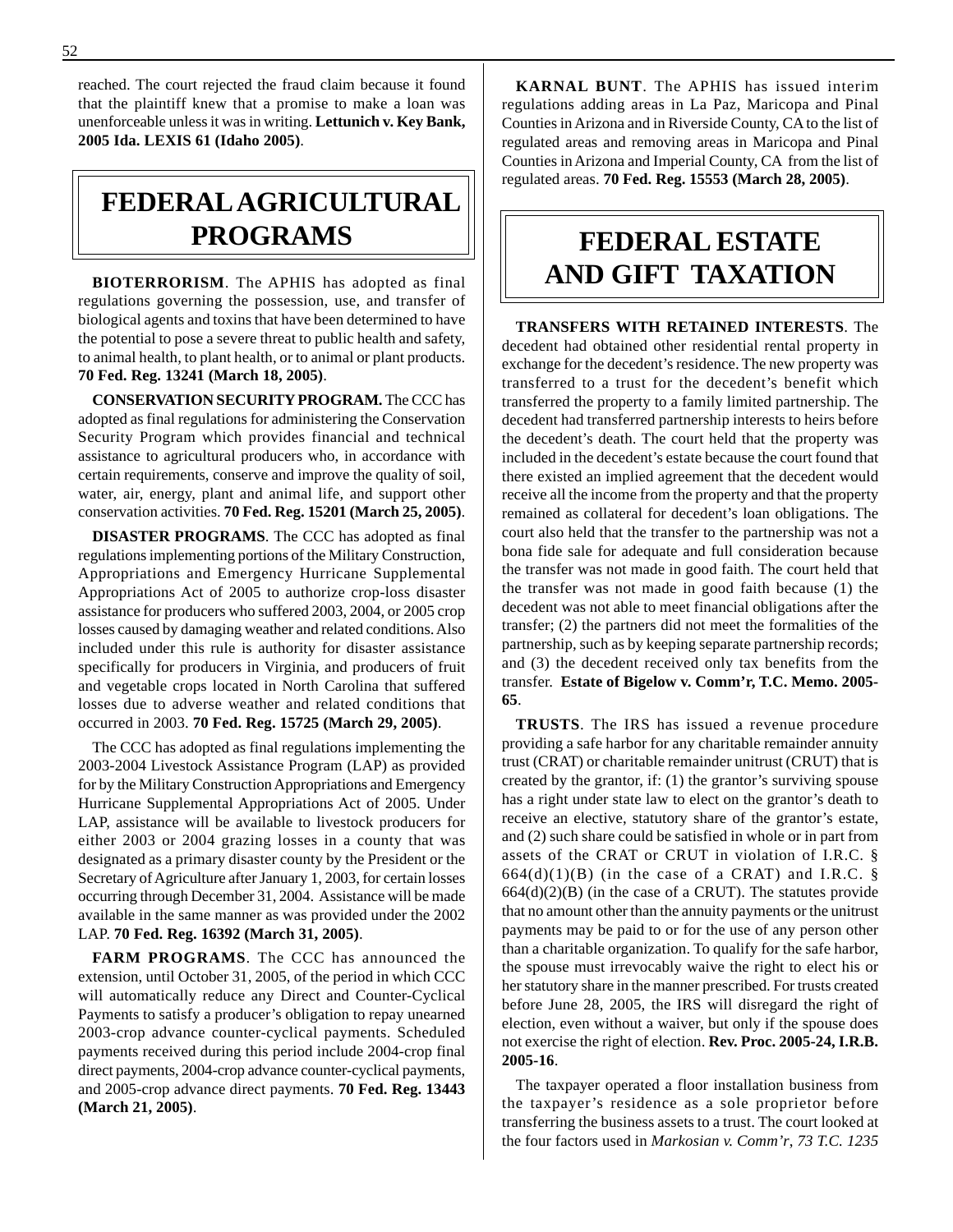*(1980)*, to determine whether the trust was a sham and should be disregarded for income tax purposes.. The court held that the trust was included in the taxpayer's income because the trust had no economic substance in that (1) the taxpayer's relationship to the business did not change after the transfer and the taxpayer was not subject to any trustee in making decisions about the business; (2) the trust did not have an independent trustee and the taxpayer continued to exercise complete control over the business; (3) distributions from the trust were primarily for the benefit of the taxpayer and did not benefit other interest holders in the trust; and (4) the use of the trust did not impose any restrictions on the taxpayer's control of the business or other assets. **Edwards v. Comm'r, T.C. Memo. 2005-52**.

## **FEDERAL INCOME TAXATION**

**ALIMONY.** The taxpayer lived in California, a community property state. The taxpayer's divorce decree required the taxpayer to pay the former spouse a monthly amount equal to one-half of the taxpayer's pension benefits to which the taxpayer was entitled whether or not the taxpayer was retired. The taxpayer was eligible for retirement but had not retired in 2000 so the taxpayer had to make the payments from wage income and deducted the payments from taxable income. The IRS argued that the payments were not deductible because the taxpayer was not retired when the payments were made and the deduction violated the assignment of income rules. The court held that the payments qualified for exclusion because the payments were made under the divorce decree as a division of community property. The court also held that the exclusion of the payments did not violate the assignment of income rules in that, under the community property rules, the former spouse was already entitled to one-half of the taxpayer's income. **Dunkin v. Comm'r, 124 T.C. No. 10 (2005)**.

**CASUALTY LOSSES**. Note: The following summary appeared on p. 44 *supra* with an error in the fourth sentence. We regret the error. The summary should have read as follows: The taxpayer purchased for \$5,000 a remainder onefourth interest in two 40 acre tracts of rural land with the intent to make a profit. On one tract stood a barn with a fair market value of \$46,000 which was destroyed by a wind storm. The taxpayer claimed a casualty loss for the full market value of the barn less the salvage value of the lumber, \$2,000. The court held that the taxpayer's casualty loss deduction was limited to the lesser [Note: was incorrectly "greater" in the original summary.] of the taxpayer's basis in the barn or one-fourth of the fair market value of the barn, less onefourth of the salvage value. The court allocated \$1,350 of the taxpayer's original purchase price to the barn and held that the taxpayer's casualty loss deduction was limited to that amount. **McClune v. Comm'r, T.C. Memo. 2005-47**.

**COOPERATIVES**. The taxpayer was a C corporation which marketed and sold products produced by franchise holders. The taxpayer's shareholders, including many of the franchisees, voted to change the structure of the corporation to qualify as operating on a cooperative basis. The new structure converted the franchisees into patrons and converted control of the taxpayer to democratic control by the franchisees/patrons. The taxpayer's net earnings were to be distributed to the franchisees/patrons in proportion to amount of business conducted with each patron. The taxpayer identified several business reasons for the change, including better management of the franchises and production, marketing and development of the products. The IRS ruled that the taxpayer would be considered as operating on a cooperative basis under I.R.C. § 1381. **Ltr. Rul. 200512001, Dec. 3, 2004**.

#### **CORPORATIONS**

CONSTRUCTIVE DIVIDENDS. The taxpayer owned 40 percent of the stock of a corporation to which the taxpayer provided services. The corporation made payments of the taxpayer's personal federal income tax and state income tax. The corporation made cash disbursements to the taxpayer and the taxpayer charged personal items to the corporation's credit card. The taxpayer claimed that the payments and distributions were loans. The court examined five of the seven factors of a loan/ constructive dividend determination used in *Welch v. Comm'r, 204 F.3d 1228 (9th Cir. 2000), affg., T.C. Memo. 1998-121,* to hold that the payments, distributions and charges were loans— (1) deductions were made from the taxpayer's salary which were charged as interest to the taxpayer; (2) the taxpayer made repayment of the distributions in the past; (3) the taxpayer had sufficient income to repay the outstanding amount; (4) the corporation had sufficient assets to make the loans; and (5) the taxpayer and corporation both treated the items as loans. **Morrison v. Comm'r, T.C. Memo. 2005-53**.

**COURT AWARDS AND SETTLEMENTS**. The plaintiff filed complaints against a former employer for employment discrimination based on whistleblower provisions in six environmental statutes. The plaintiff sought, and was awarded, damages for mental pain and anguish and for damage to personal reputation. The court held that the first test of *Commissioner v. Schleier*, *515 U.S. 323 (1995),* was met in that the six statutes created tort-like actions but the second test of a claim based on physical injuries was not met because mental pain and anguish were not physical personal injury. Although the plaintiff suffered from Bruxism (gnashing of teeth while sleeping), the court noted that the physical damage resulted from the mental anguish and not from the discrimination. Therefore, the court held that the judgment payments were included in income. **Murphy v. I.R.S., 2005-1 U.S. Tax Cas. (CCH) ¶ 50,237 (D. D.C. 2005**.

**DEPRECIATION.** The IRS has issued tables detailing the (1) limitations on depreciation deductions for owners of passenger automobiles first placed in service during calendar year 2005, including separate limitations on passenger automobiles designed to be propelled primarily by electricity and built by an original equipment manufacturer (electric automobiles); (2) the amounts to be included in income by lessees of passenger automobiles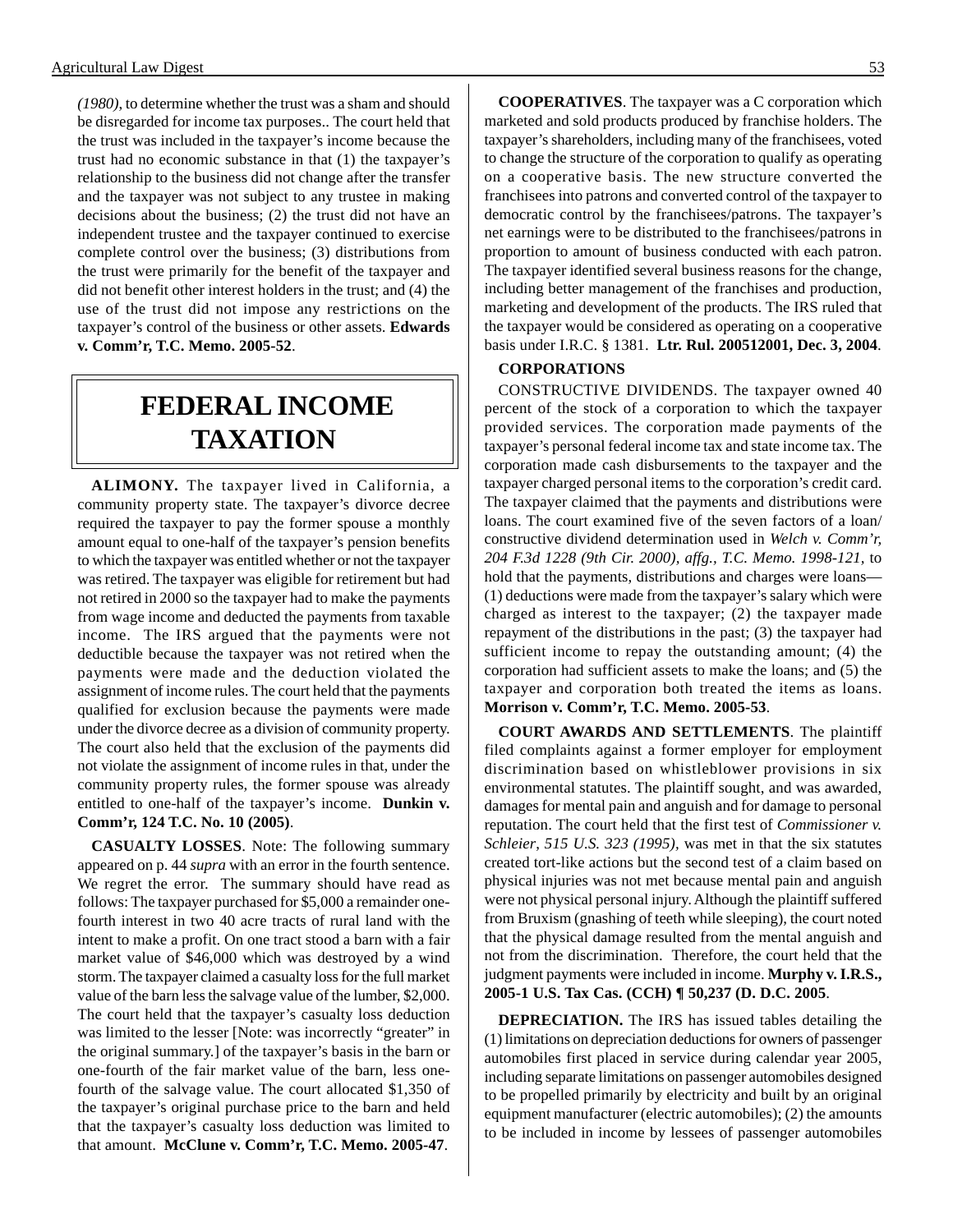first leased during calendar year 2005, including separate inclusion amounts for electric automobiles; and (3) the maximum allowable value of employer-provided automobiles first made available to employees for personal use in calendar year 2005 for which the vehicle cents-per-mile valuation rule provided under Treas. Reg. § 1.61-21(e) may be applicable.

For passenger automobiles (other than electric automobiles) placed in service in 2005 the depreciation limitations are as follows:

| <b>Tax Year</b> | Amount |
|-----------------|--------|
|                 |        |
|                 |        |
|                 |        |
|                 |        |

For trucks and vans placed in service in 2005 the depreciation limitations are as follows:

| <u>Tax Year</u> | Amount |
|-----------------|--------|
|                 |        |
|                 |        |
|                 |        |
|                 |        |

For electric automobiles placed in service in 2005 the depreciation limitations are as follows:

| <b>Tax Year</b>             | Amount |
|-----------------------------|--------|
|                             |        |
|                             |        |
|                             |        |
|                             |        |
| $P_1 = 4007427778840074877$ |        |

**Rev. Proc. 2005-13, I.R.B. 2005-12, 759**.

**INSURANCE PAYMENTS**. The taxpayer had purchased credit insurance on two credit card accounts insurng against death, disability and unemployment. When the taxpayer became unemployed, the insurance made the payments on the credit card in 2001. The taxpayer did not include these payments in income, arguing that the payments were similar to insurance payments for casualty losses. The court held that the payments were income because the payments did not replace any capital interests lost by the taxpayer and the taxpayer had no basis in the credit card liability. **Bunker v. Comm'r, T.C. Summary Op. 2005-35**.

**OFFER IN COMPROMISE**. The taxpayers, husband and wife, exercised some incentive stock options which resulted in alternative minimum tax liability. The stock dropped significantly in value after the exercise. The taxpayers paid some of the tax liability but offered to settle the remaining \$125,000 tax liability for \$4,200. The IRS rejected the offer in compromise because the taxpayers had sufficient assets and income to pay the tax. The taxpayer argued that the offer in compromise should have been accepted because the stock dropped in value and the taxes owed exceeded the value of the stock. The court held that the IRS did not abuse its discretion in rejecting the offer in compromise. **Speltz v. Comm'r, 124 T.C. No. 9 (2005)**.

#### **PARTNERSHIPS**

BASIS ADJUSTMENTS**.** Under the American Jobs Creation Act of 2004, a partnership is required to reduce its basis in partnership property upon a distribution of partnership property if there is a "substantial basis reduction." Under I.R.C. § 734(d) a substantial basis reduction is defined as a downward adjustment of more than \$250,000 if a Section 754 election were in effect at the time of the distribution. The 2004 Act also requires a partnership to reduce the basis of partnership property upon a transfer after October 22, 2004 of an interest in the partnership by sale or exchange or upon the death of a partner, if, at the time of the relevant transfer, the partnership has a "substantial built-in loss." For these purposes, a partnership has a substantial built-in loss with respect to a transfer of a partnership interest if the partnership's adjusted basis in the partnership's property exceeds by more than \$250,000 the fair market value of the property. The IRS has issued interim procedures for complying with the 2004 Act provisions and will issue regulations implementing the 2004 Act provisions. **Notice 2005-32, I.R.B. 2005-16**.

INSTALLMENT OBLIGATIONS. The IRS has adopted as final regulations governing income tax treatment of installment obligations acquired by partnerships. Under the regulations, installment obligations acquired by a partnership are I.R.C. § 704(c) property if the obligation is acquired in exchange for partnership Section 704(c) property or under a contract. The new rules apply to installment obligations acquired on or after November 24, 2003. **70 Fed. Reg. 14394 (March 22, 2005)**.

**RETURNS**. Tax professionals who e-file five or more accepted individual or business returns in a calendar year may now use three of the IRS's e-Service products previously reserved for those who e-filed 100 or more individual returns: Disclosure Authorization (DA), Electronic Account Resolution (EAR), and Transcript Delivery System (TDS). DA allows tax professionals to complete, view and modify disclosure authorization forms, including Form 2848, Power of Attorney and Declaration of Representative, and Form 8821, Tax Information Authorization. EAR allows tax professionals, who already have power of attorney, to send and receive information electronically about individual account problems, refunds, installment agreements, missing payments or notices. TDS allows tax professionals with power of attorney to request and receive account and various other transcripts. **IR-2005-33**.

The IRS has issued the following revised forms: Publication 1542 (Revised January 2005), Per Diem Rates. The IRS notes that as of April 1, 2005, print copies of Publication 1542 can no longer be ordered but will continue to be available on the IRS web site. The January revision of Publication 1542 reflects changes in the per diem rates in Aurora, Colorado; Cocoa Beach, Florida; Dallas, Texas; and Great Neck, New Jersey. The forms are available on the IRS web site, www.irs.gov/formspubs/ index.html, in the **Forms & Pubs** section.

**SALE OF REAL PROPERTY**. The taxpayer sold several real estate properties for a gain but did not file income tax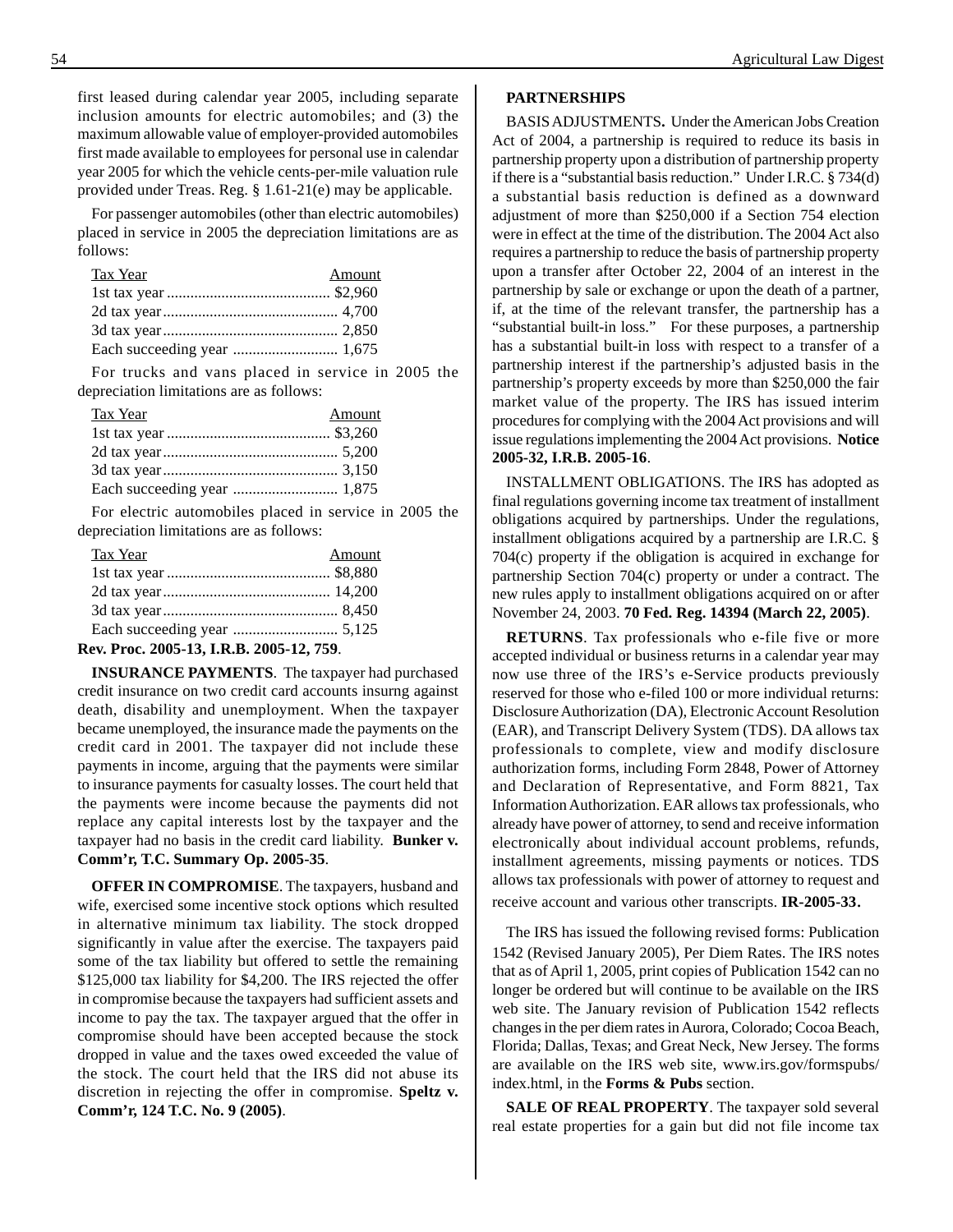returns reporting the sales or gain. The taxpayer argued that the basis in each property was increased by several items for which the taxpayer did not have records, including personal labor, remodeling expenses, taxes and interest. The IRS disallowed these additions to basis for lack of substantiation and because the expenses were not incurred as part of a trade or business. The taxpayer's response was several frivolous "tax protestor" arguments. The IRS assessed tax deficiencies based on the sale closing documents and disallowed any increase in basis for the expenses claimed by the taxpayer. The court upheld the IRS assessments and upheld imposition of the I.R.C. § 6651 penalty for failure to file a return, the I.R.C. § 6654 addition to tax for failure to pay estimate tax payments, and the I.R.C. § 6673 penalty for the making of frivolous arguments. **Storaasli v. Comm'r, TC. Memo. 2005 59**.

**TRAVEL EXPENSES**. The IRS has announced the applicable terminal charge and the Standard Industry Fare Level mileage rates for determining the value of noncommercial flights on employer-provided aircraft in effect for the first half of 2005 for purposes of the taxation of fringe benefits .**Rev. Rul. 2005-14, I.R.B. 2005-12, 749**.

### **PROPERTY**

**BOUNDARY FENCE.** The plaintiff and defendant owned neighboring properties divided by a fence. A survey in 2002 showed the plaintiff's property to extend beyond the fence. The testimony from both parties and their witnesses agreed that the fence was recognized as the dividing line between the properties, although a portion of the disputed property was used by everyone, including the general public, as a swimming hole. The court held that the unanimous testimony was sufficient to establish the fence as the boundary line by acquiescence. **Mayes v. Massery, 2005 Ark. App. LEXIS 255 (Ark. Ct. App. 2005)**.

**RIGHT-OF-WAY**. The plaintiff owned property over which a railroad easement ran. The railroad right-of-way was granted prior to the date the federal government issued a land patent title to the first landowner of the land subject to the railroad right-of-way. The railroad right-of-way was abandoned by the railroad in 1998 and the Surface Transportation Board (STB) of the U.S. Dept. of Transportation authorized The Land Concervancy of Seattle and King County to assume financial responsibility for the railroad right-of-way pursuant to the National Trails System Act Amendments of 1983. The STB approved the conversion of the railroad right-of-way to a recreational trail by issuing a Notice of Interim Trail Use (NITU). The plaintiff claimed that the issuing of the NITU constituted a governmental taking of the plaintiff's property interest in the railroad right-of-way and sought compensation. The court held that the original grant of the railroad right-ofway was a simple easement and the grant of the original title patent did not create a reversionary interest in the federal government which revested on the abandonment of the railroad

right-of-way. The court noted that there remained many issues to be resolved and limited its holding to the reversionary interest in the railroad right-of-way. **Beres v. United States, 2005 U.S. Claims LEXIS 65 (Ct. Cls. 2005)**.

**STATUTORY WAY OF NECESSITY (EASEMENT).** The plaintiff owned land-locked property neighboring the defendant's property. The defendant had allowed the plaintiff to travel over the defendant's land to access the plaintiff's property but denied access, claiming that the plaintiff had leased the property to a hunt club whose members were annoying. The plaintiff sought a court order creating a statutory way of necessity, easement, under Fla. Stat. § 704. The trial court had granted the easement and awarded the defendant \$500 as compensation. Under Fla. Stat. § 704.01(2) an easement is to be granted for land-locked property "used for a dwelling or dwellings or for agricultural or for timber raising or cutting or stock raising." The defendant argued that the easement should have been limited to access for the purposes identified in the statute and not for hunting. The appellate court agreed and remanded the case for the trial court to limit the use of the easement to the purposes identified in the statute. **Staten v. Gonzalez-Falla, 2005 Fla. App. LEXIS 3592 (Fla. Ct. App. 2005)**.

## **STATE TAXATION**

**AGRICULTURAL USE.** The plaintiffs constructed seven temporary greenhouses on their farm land. One of the greenhouses was used for sales transactions and displays of the plants, while the other greenhouses were used to raise plants sold in the sales greenhouse. The customer transactions occurred only in the sales greenhouse and no plants were grown in the sales greenhouse except while on display for sale. Although all the greenhouses were taxed under the farmland tax exemption for several years, a new tax assessor determined that the greenhouses did not qualify for the exemption because the houses contained sales space in that customers could view the plants in the other greenhouses before purchase in the sales greenhouse. The plaintiffs did not seek the exemption for the sales greenhouse, but challenged the change of assessment for the other six greenhouses which were used primarily for growing the plants. All lower appeals were lost on the basis that the existence of retail sales space in one greenhouse destroyed the "single-use" nature of the greenhouses required for the exemption. Under N.J. Stat. § 54:4-23.12(a) greenhouses are excluded from the farmland exemption if they "enclose a space within [their] walls used for . . . office or sales space." The court held that the farmland exemption law contemplated that some sales activity would be allowed without disqualifying all of the greenhouses from the exemption; therefore, the six greenhouses were eligible for the farmland exemption as single-use agricultural structures. **Township of Monroe v. Gasko, 2005 N.J. LEXIS 190 (N.J. 2005)**.